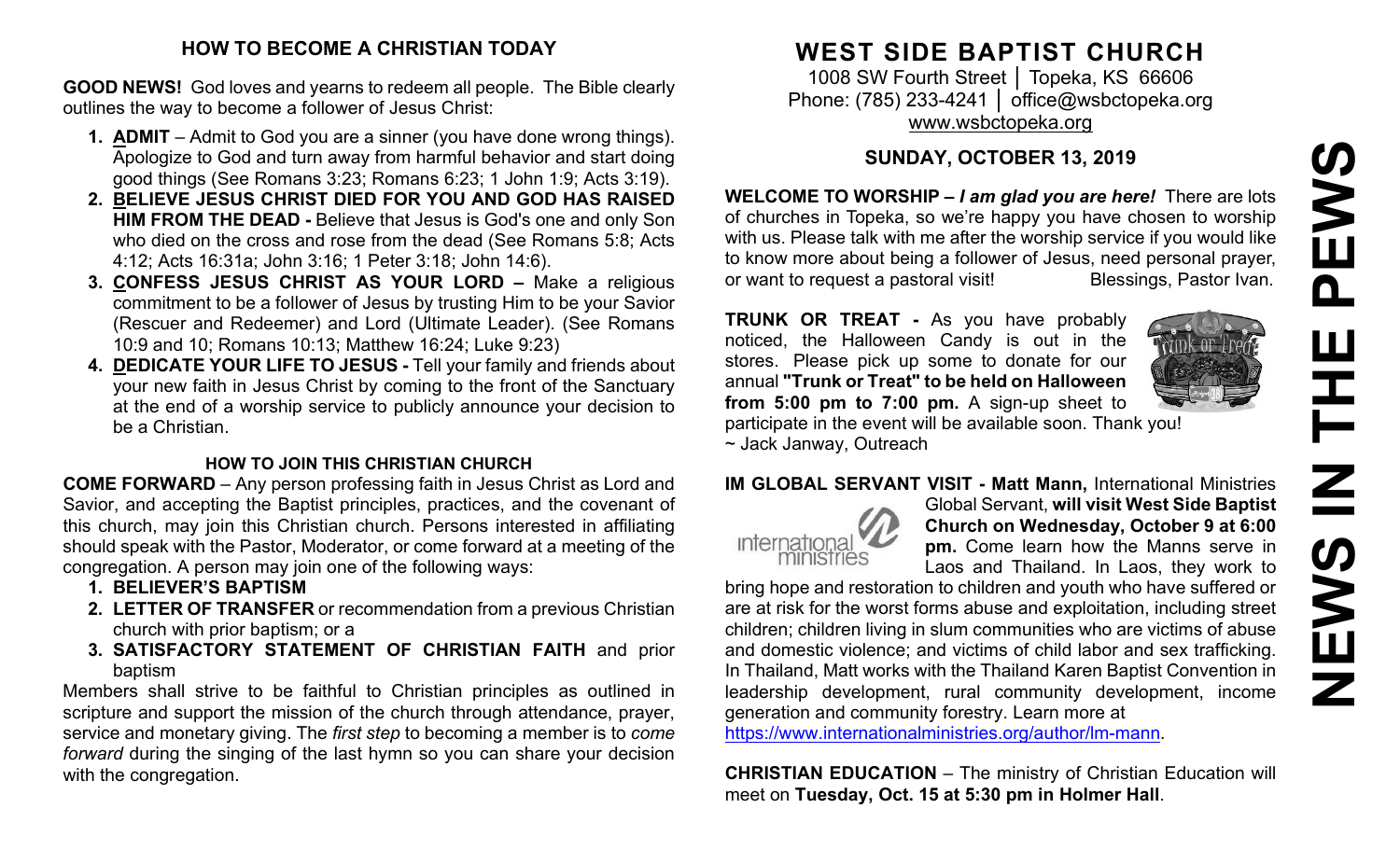**BIBLE STUDY** – **Bible Study at 10:30 am every Wednesday in Holmer Hall.** Come for the one-hour small group study of the biblical book **"HABAKKUK."** Bible studies are free and open to the public.

## **CHILDRENS ACTIVITY BAGS AND BULLETINS – We are glad to have**



**children in worship!** Activity bags filled with coloring pages, crayons, and other items are available for preschool and elementary-aged children near the sanctuary door. **Enjoy the kits and children's bulletins**. Please take home your artwork. Place the packets on the front pew after the worship service so we can restock them.

**CHOIR SEASON HAS BEGUN -** All who enjoy singing and have some available time to spend learning music on *SUNDAYS at 4:00 pm*, are invited to join the Choir. Contact our Choir Director, Matt Smith at (785) 230-6442, if you have any questions or songs you would like to sing.

**DAYLIGHT SAVINGS TIME –** It's time to **FALL BACK!** Remember to set your clocks back one hour on **Saturday, November 2** so you do not miss Sunday school and worship**.**

#### **FOOD PANTRY - The Free Fruit & Vegetable Food Pantry is now open**



**every Wednesday from 3:30 to 5:30 pm.** Call the Church Office at (785) 233-4241 for more information. **BRING a government-issued PHOTO ID and a piece US Mail with the clients NAME and CURRENT ADDRESS as proof-ofresidency** *every visit*. Equal Opportunity. \*All food is available at no cost. **We need empty egg cartons and reusable bags.** 

**Please bring them to the Office.**

**HOSPITAL & EMERGENCIES –** If you or a loved one is admitted to the hospital for an emergency or for surgery, **the hospital staff and chaplains' office will NOT contact the Church Office or the Pastor**. **You or a family member must call the Church Office at (785) 233-4241 or Pastor's home at (785) 267-0936**. Pastor is willing to visit the hospital and pray prior to surgeries.





Over the years several people have joined our congregation during the month of October. On the first Sunday of each month, those celebrating an anniversary are recognized in the worship service,

and we use a brief litany to dedicate them to God once more.

- Sherry Tabb Letter October 03, 1954 65 Yrs • Janet Miller Letter October 19, 1960 59 Yrs • Karen Miller Letter October 25, 1961 58 Yrs • Elnora Morris Letter October 25, 1961 58 Yrs • Mark Payne Baptism October 10, 1965 54 Yrs • Connie Proctor Baptism October 10, 1965 54 Yrs • Charles Buchanan Letter October 12, 1966 53 Yrs • June Cunningham Letter October 02, 1967 52 Yrs • Marc Haney Baptism October 08, 1967 52 Yrs • Linda Rowand Baptism October 08, 1967 52 Yrs • Barbara English Letter October 12, 1977 42 Yrs • Randy English Letter October 12, 1977 42 Yrs • Linda Kratochvil Baptism October 09, 1977 42 Yrs • Teresa Leighty Letter October 12, 1977 42 Yrs • Alice Payne Letter October 12, 1977 42 Yrs • Ronnie Pummill Baptism October 20, 1977 42 Yrs • Kathleen Corbett Letter October 26, 1980 39 Yrs • Mary Boley Experience October 09, 1985 34 Yrs • Jennifer Bretsnyder Baptism October 13, 1985 34 Yrs • Alison Hill Baptism October 13, 1985 34 Yrs • Christy Perry **Baptism** October 13, 1985 34 Yrs • Bruce Palmer Letter October 12, 1988 31 Yrs • Mark Mansfield Baptism October 11, 1989 30 Yrs • Lynne Dominque Letter October 10, 1990 29 Yrs • Donna Kolbek Experience October 10, 1990 29 Yrs • Doyle Brooks Letter October 13, 1993 26 Yrs
- 
- 
- 
- 
- 
- 
- Larry Cramer Letter October 27, 2002 17 Yrs

• Diane Carter Letter October 13, 1993 26 Yrs • Judy Longstaff Letter October 08, 1997 22 Yrs • Errol Anderson Letter October 27, 2002 17 Yrs • Sarah Anderson Letter October 27, 2002 17 Yrs • Frederick Coffelt Letter October 27, 2002 17 Yrs • OkCha Coffelt Letter October 27, 2002 17 Yrs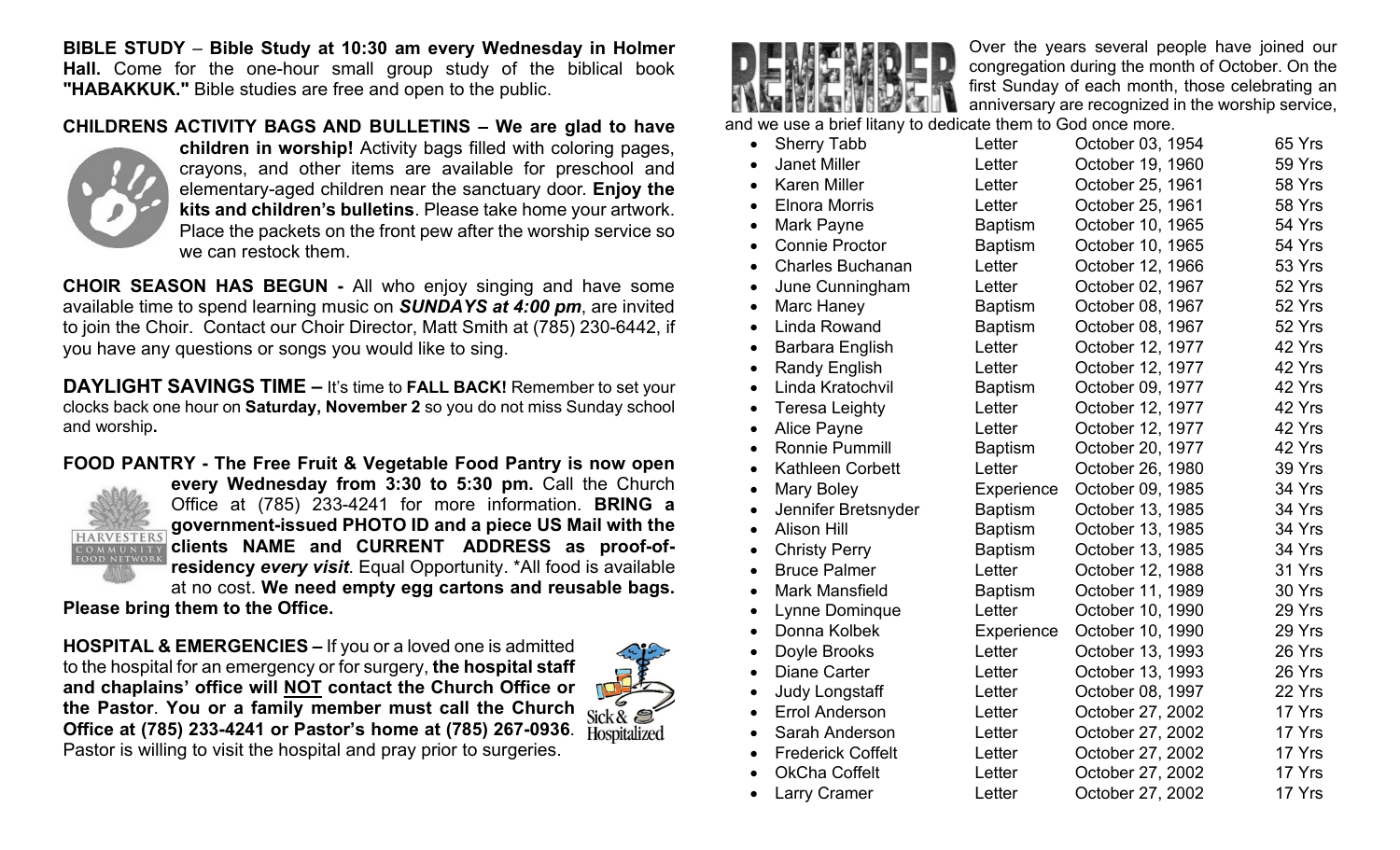## **OUR THOUGHTS AND PRAYERS**

Carpenter, Al & Bradley – Health concerns Carpenter, Harry and Pat – Health concerns Carreno, Liam – Praise for a new grandchild for Tony & Pat Carreno Cottril, Wayne – Health concerns Goff, Jim – Health concerns Human Trafficking / Sexual Slavery Jones, Gwen – Health concerns (Potwin Presbyterian) Key, Charles – Health concerns (Nelda Janway's brother) Lewis, Joanna – Health concerns (Nelda and Jack Janway's grandniece) Longstaff, Judy and Ernie – Health concerns Lundgren, Hilda – Health concerns; Lynch, Holly – Health concerns (Nancy Oshe's daughter) Manley, Nadine – Health concerns Matthiessen, Jessica – Health concerns May, Nancy – Health concerns Merrifield, Bill and Marie – Health concerns Morris, Annie – Healing (Don & Molly Morris granddaughter-in-law) Morris, Don and Molly – Health concerns Poe, Becky & Terry – Health concerns Roach, Carolyn – Health concerns (Nelda Janway's sister) Springer, Keith – Health concerns (Marianne Spano's brother) Springer, Larry – Health concerns (Marianne Spano's brother) Swain, John – Health concerns; good report Swank, Kim – Health concerns Zab, Lola – Health concerns (Marianne Spano's sister) Selena Jaimez and family on the loss of her uncle Daniel and cousins Boyfriend who was killed Saturday evening **HOMEBOUND & CARE FACILITIES:**  \*Etta Landis –Capital Ridge \*June Cunningham – Brewster Place \* \* Renea May \*Shirley & Larry Dell \*Rogene Moody - Homestead  $*$ Ken Paslay – Brookdale \*Gerald Haney – \*Theo Penny \*Russ Hunter – \*Edward Perkins \*Mary Lou Johnson – Aldersgate \*Juanita Plankinton \*Hazel Smith-Tindall – Ottawa

## **WEEKLY CALENDAR**

#### **SUNDAY, OCTOBER 13**

| $9:15$ am         | <b>Sunday School</b> |  |
|-------------------|----------------------|--|
| $10:30$ am        | Worship Service (S)  |  |
| $4:00 \text{ pm}$ | Choir Practice (S)   |  |

#### **MONDAY, OCTOBER 14**

| $9:00 - 11:00$ am | <b>Baby Closet Ministry</b> |
|-------------------|-----------------------------|
|-------------------|-----------------------------|

## **TUESDAY, OCTOBER 15**

| $5:30 \text{ pm}$ | <b>Christian Ed Meeting</b>    |
|-------------------|--------------------------------|
| $6:00 \text{ pm}$ | Capital City Men's Chorus (FH) |

## **WEDNESDAY, OCTOBER 16**

| $10:30$ am       | Bible Study – Book of Habakkuk (HH) |
|------------------|-------------------------------------|
| $3:30 - 5:30$ pm | Fruit & Vegetable Food Pantry (FH)  |
| $5:00 - 7:00$ pm | <b>Baby Closet Ministry</b>         |
| $5:30 - 6:00$ pm | Free Supper (FH)                    |
| $6:00 - 7:00$ pm | Bible Study and WWW Kids Bible Club |
| $6:00 - 7:00$ pm | Missionary Matt Mann (HH)           |
|                  |                                     |

## **THURSDAY, OCTOBER 17**

| $1:00 - 3:00$ pm | <b>Baby Closet</b> |
|------------------|--------------------|
|------------------|--------------------|

**FRIDAY, OCTOBER 18 PASTOR'S DAY OFF**

## **SATURDAY, OCTOBER 19**

### **SUNDAY, OCTOBER 20**

| <b>Sunday School</b>  |  |  |
|-----------------------|--|--|
| Worship Service (S)   |  |  |
| <b>Youth Skating</b>  |  |  |
| Mission Meeting (HH)  |  |  |
| <b>Choir Practice</b> |  |  |
|                       |  |  |